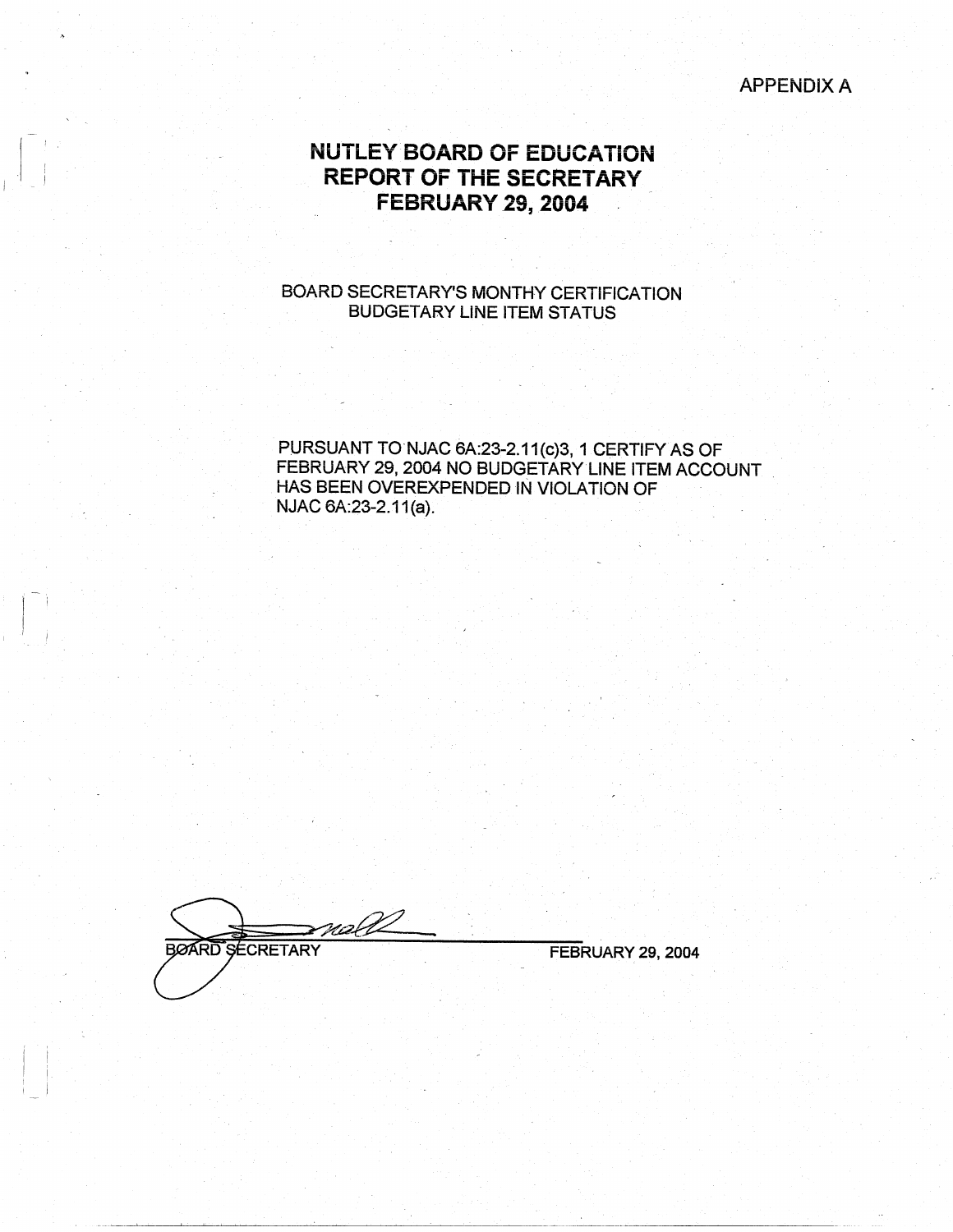**Board Sec Report Nutley Board of Education** 

**03/16/04** 

| <b>Starting date</b> | 7/1/03                      | <b>Ending date</b>                           | 2/29/04                                     |                                    | <b>Fund: 10</b>      |                 |
|----------------------|-----------------------------|----------------------------------------------|---------------------------------------------|------------------------------------|----------------------|-----------------|
|                      |                             |                                              |                                             | <b>Assets and Resources</b>        |                      |                 |
| Assets:<br>101       | Cash in bank                |                                              |                                             |                                    |                      | \$3,155,225.57  |
| $102 - 106$          | Cash Equivalents            |                                              |                                             |                                    |                      | \$3,900.00      |
| 111                  | Investments                 |                                              |                                             |                                    |                      | \$0.00          |
| 116                  | Capital Reserve Account     |                                              |                                             |                                    |                      | \$116,301.82    |
| 121                  | Tax levy Receivable         |                                              |                                             |                                    |                      | \$11,632,792.50 |
|                      | Accounts Receivable:        |                                              |                                             |                                    |                      |                 |
| 132                  | Interfund                   |                                              |                                             |                                    | \$0.00               |                 |
| 141                  |                             | Intergovernmental - State                    |                                             |                                    | \$2,469,996.47       |                 |
| 142                  |                             | Intergovernmental - Federal                  |                                             |                                    | \$0.00               |                 |
| 143                  |                             | Intergovernmental - Other                    |                                             |                                    | \$29,395.88          |                 |
| 153, 154             |                             | Other (net of estimated uncollectable of \$_ |                                             |                                    | \$0.00               | \$2,499,392.35  |
|                      |                             |                                              |                                             |                                    |                      |                 |
|                      | Loans Receivable:           |                                              |                                             |                                    |                      |                 |
| 131                  | Interfund                   |                                              |                                             |                                    | \$0.00               |                 |
| 151, 152             |                             |                                              | Other (Net of estimated uncollectable of \$ |                                    | \$0.00               | \$0.00          |
|                      | <b>Other Current Assets</b> |                                              |                                             |                                    |                      | \$0.00          |
|                      | <b>Resources:</b>           |                                              |                                             |                                    |                      |                 |
| 301                  | <b>Estimated revenues</b>   |                                              |                                             |                                    | \$41,386,239.87      |                 |
| 302                  |                             | Less revenues                                |                                             |                                    | ( \$41, 333, 812.44) | \$52,427.43     |
|                      |                             | <b>Total assets and resources</b>            |                                             |                                    |                      | \$17,460,039.67 |
|                      |                             |                                              |                                             | <b>Liabilities and fund equity</b> |                      |                 |
| Liabilities:         |                             |                                              |                                             |                                    |                      |                 |
|                      |                             |                                              |                                             |                                    |                      |                 |
| 411                  |                             | Intergovernmental accounts payable - state   |                                             |                                    |                      | \$0.00          |
| 421                  | Accounts payable            |                                              |                                             |                                    |                      | \$4,548.20      |
| 431                  | Contracts payable           |                                              |                                             |                                    |                      | \$0.00          |
| 451                  | Loans payable               |                                              |                                             |                                    |                      | \$0.00          |
| 481                  | Deferred revenues           |                                              |                                             |                                    |                      | \$0.00          |
|                      | Other current liabilites    |                                              |                                             |                                    |                      | \$0.00          |
|                      |                             |                                              |                                             |                                    |                      |                 |
|                      |                             | <b>Total liabilities</b>                     |                                             |                                    |                      | \$4,548.20      |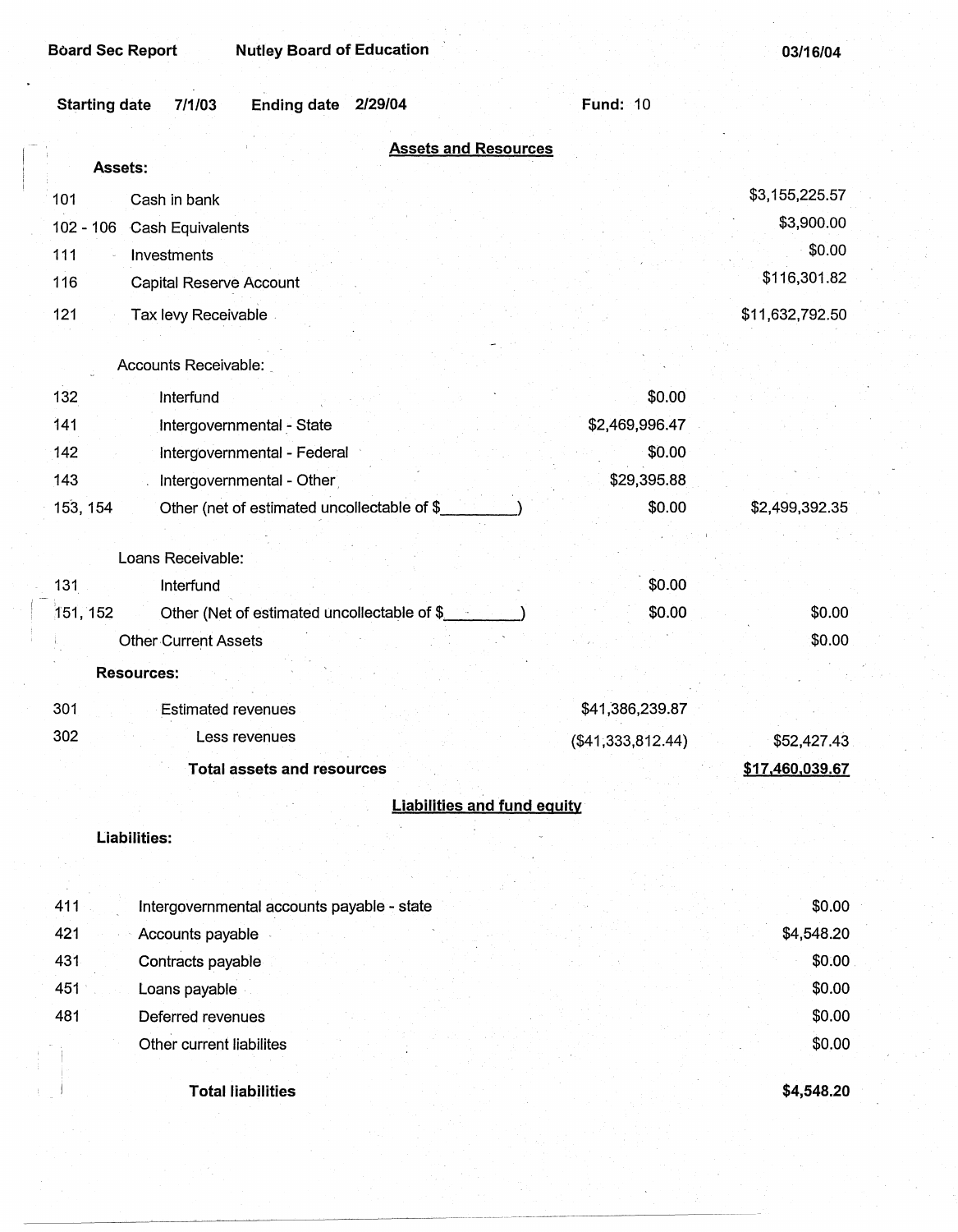| <b>Board Sec Report</b> | <b>Nutley Board of Education</b>               |                   |                   |                 | 03/16/04        |
|-------------------------|------------------------------------------------|-------------------|-------------------|-----------------|-----------------|
| <b>Starting date</b>    | Ending date 2/29/04<br>7/1/03                  |                   |                   | <b>Fund: 10</b> |                 |
|                         |                                                |                   |                   |                 |                 |
| <b>Fund Balance:</b>    |                                                |                   |                   |                 |                 |
| Appropriated:           |                                                |                   |                   |                 |                 |
| 753,754                 | Reserve for encumbrances                       |                   |                   | \$14,151,592.82 |                 |
| 761                     | Capital reserve account - July                 |                   |                   | \$116,000.00    |                 |
| 604                     | Add: Increase in capital reserve               |                   |                   | \$0.00          |                 |
| 307                     | Less: Budgeted withdrawal from capital reserve |                   |                   | \$0.00          | \$116,000.00    |
| 762                     | Adult education programs                       |                   |                   | \$0.00          |                 |
| 751,752,76x             | Other reserves                                 |                   |                   | \$0.00          |                 |
| 601                     | Appropriations                                 |                   | \$41,487,727.77   |                 |                 |
| 602                     | Less: Expenditures                             | (\$25,173,414.39) |                   |                 |                 |
|                         | Encumbrances                                   | (\$14,151,592.82) | (\$39,325,007.21) | \$2,162,720.56  |                 |
|                         | Total appropriated                             |                   |                   | \$16,430,313.38 |                 |
| Unappropriated:         |                                                |                   |                   |                 |                 |
| 770                     | Fund balance, July 1                           |                   |                   | \$1,025,178.09  |                 |
| 303                     | <b>Budgeted fund balance</b>                   |                   |                   | \$0.00          |                 |
|                         | Total fund balance                             |                   |                   |                 | \$17,455,491.47 |
|                         | <b>Total liabilites and fund equity</b>        |                   |                   |                 | \$17,460,039.67 |

# **Recapitulation of Budgeted Fund Balance:**

|                                    | <b>Budgeted</b>   | <b>Actual</b>     | Variance       |
|------------------------------------|-------------------|-------------------|----------------|
| Appropriations                     | \$41,487,727.77   | \$39,325,007.21   | \$2,162,720.56 |
| Revenues                           | (\$41,386,239.87) | (\$41,333,812.44) | (\$52,427.43)  |
| Subtotal                           | \$101,487.90      | (\$2,008,805.23)  | \$2,110,293.13 |
| Change in capital reserve account: |                   |                   |                |
| Plus - Increase in reserve         | \$0.00            | \$301.82          | (\$301.82)     |
| Less - Withdrawal from reserve     | \$0.00            |                   | \$0.00         |
| Subtotal                           | \$101,487.90      | (\$2,008,503.41)  | \$2,109,991.31 |
| Less: Adjustment for prior year    | (\$101,487.90)    | (\$101,487.90)    |                |
| Budgeted fund balance              | \$0.00            | (\$2,109,991.31)  | \$2,109,991.31 |

-Board Secretary

 $\frac{3}{\sqrt{16}}$  / 0  $\frac{9}{\sqrt{16}}$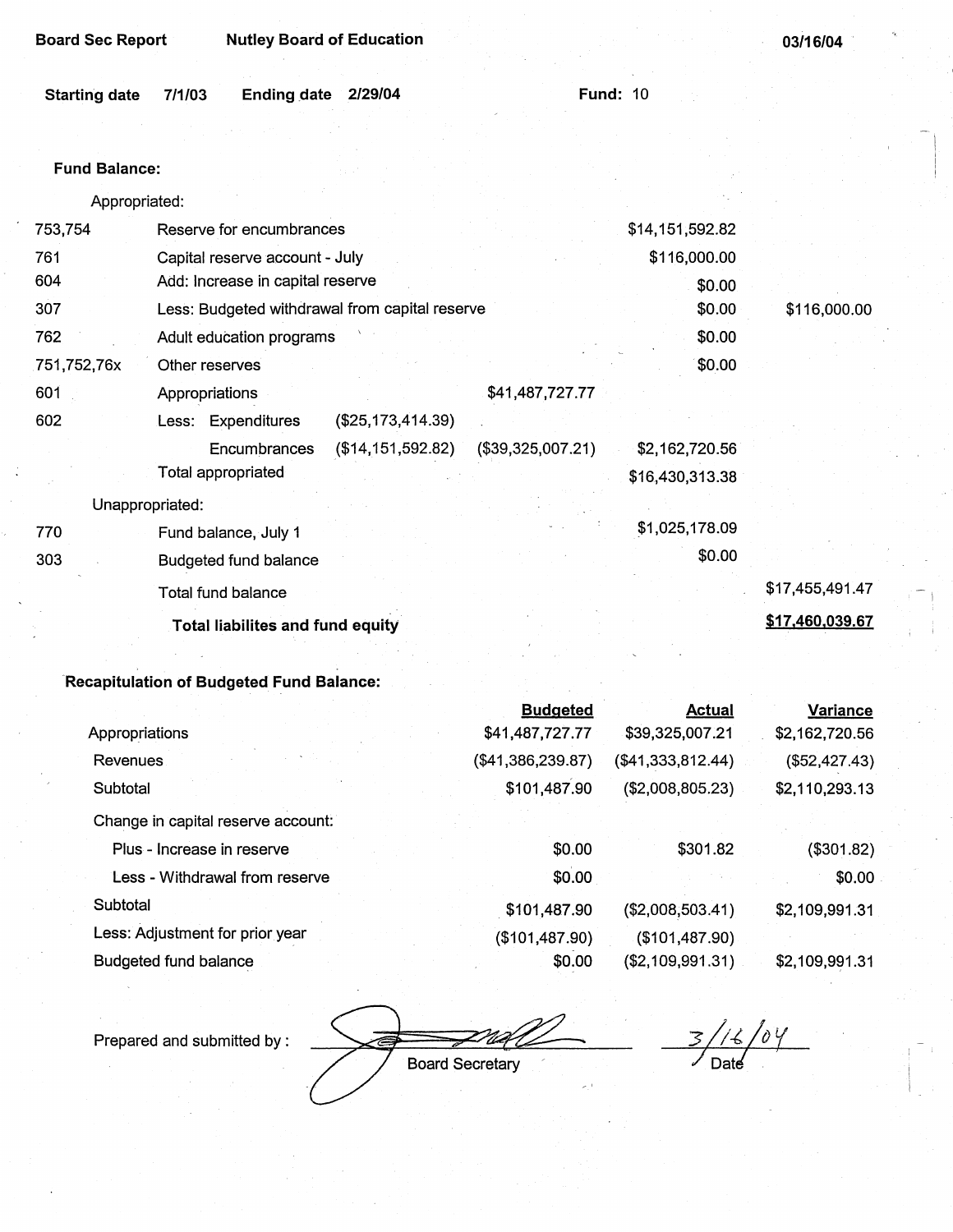I ! i

|  | 03/16/04 |  |
|--|----------|--|
|--|----------|--|

| <b>Starting date</b> | 7/1/03<br><b>Ending date</b>                | 2/29/04                            | Fund: 20       |                                |
|----------------------|---------------------------------------------|------------------------------------|----------------|--------------------------------|
| Assets:              |                                             | <b>Assets and Resources</b>        |                |                                |
| 101<br>Cash in bank  |                                             |                                    |                |                                |
| $102 - 106$          | Cash Equivalents                            |                                    |                | \$258,949.74                   |
| 111<br>Investments   |                                             |                                    |                | \$0.00                         |
| 116                  | Capital Reserve Account                     |                                    |                | \$0.00                         |
| 121                  | Tax levy Receivable                         |                                    |                | \$0.00                         |
|                      |                                             |                                    |                | \$0.00                         |
|                      | Accounts Receivable:                        |                                    |                |                                |
| 132                  | Interfund                                   |                                    | \$0.00         |                                |
| 141                  | Intergovernmental - State                   |                                    | \$1,100.07     |                                |
| 142                  | Intergovernmental - Federal                 |                                    | \$440.96       |                                |
| 143                  | Intergovernmental - Other                   |                                    | \$0.00         |                                |
| 153, 154             | Other (net of estimated uncollectable of \$ |                                    | \$0.00         | \$1,541.03                     |
| Loans Receivable:    |                                             |                                    |                |                                |
| 131                  | Interfund                                   |                                    | \$0.00         |                                |
| 151, 152             | Other (Net of estimated uncollectable of \$ |                                    | \$0.00         | \$0.00                         |
|                      | <b>Other Current Assets</b>                 |                                    |                | \$0.00                         |
| <b>Resources:</b>    |                                             |                                    |                |                                |
| 301                  | <b>Estimated revenues</b>                   |                                    | \$1,375,614.00 |                                |
| 302                  | Less revenues                               |                                    |                |                                |
|                      | <b>Total assets and resources</b>           |                                    | (\$569,957.00) | \$805,657.00<br>\$1,066,147.77 |
|                      |                                             | <b>Liabilities and fund equity</b> |                |                                |
| Liabilities:         |                                             |                                    |                |                                |
|                      |                                             |                                    |                |                                |
| 411                  |                                             |                                    |                |                                |
| 421                  | Intergovernmental accounts payable - state  |                                    |                | \$29,731.56                    |
| 431                  | Accounts payable                            |                                    |                | \$0.00                         |
| 451<br>Loans payable | Contracts payable                           |                                    |                | \$0.00                         |
| 481                  | Deferred revenues                           |                                    |                | \$0.00                         |
|                      | Other current liabilites                    |                                    |                | \$133,808.43                   |
|                      |                                             |                                    |                | \$808.61                       |
|                      | <b>Total liabilities</b>                    |                                    |                | \$164,348.60                   |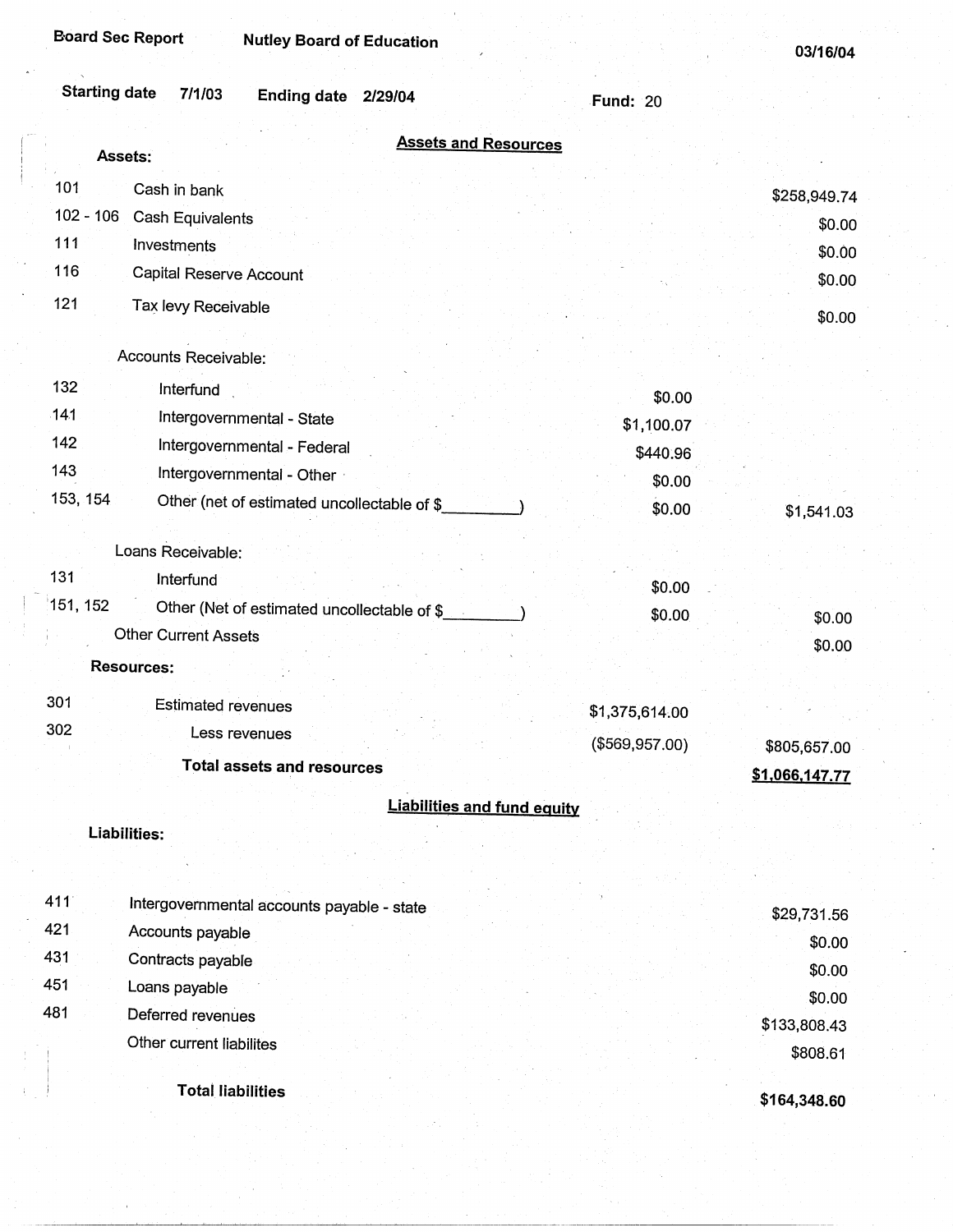| <b>Board Sec Report</b> | <b>Nutley Board of Education</b> |
|-------------------------|----------------------------------|
|-------------------------|----------------------------------|

| Starting date 7/1/03 | Ending date 2/29/04 |  | <b>Fund: 20</b> |  |
|----------------------|---------------------|--|-----------------|--|
|                      |                     |  |                 |  |

## **Fund Balance:**

Appropriated:

| 753,754     | Reserve for encumbrances                       |                 |                | \$113,151.81   |                |
|-------------|------------------------------------------------|-----------------|----------------|----------------|----------------|
| 761         | Capital reserve account - July                 |                 |                | \$0.00         |                |
| 604         | Add: Increase in capital reserve               |                 |                | \$0.00         |                |
| 307         | Less: Budgeted withdrawal from capital reserve |                 |                | \$0.00         | \$0.00         |
| 762         | Adult education programs                       |                 |                | \$0.00         |                |
| 751,752,76x | Other reserves                                 |                 |                | \$0.00         |                |
| 601         | Appropriations                                 |                 | \$1,509,165.71 |                |                |
| 602         | Less: Expenditures                             | (\$473,815.03)  |                |                |                |
|             | Encumbrances                                   | (\$113, 151.61) | (\$586,966.64) | \$922,199.07   |                |
|             | Total appropriated                             |                 |                | \$1,035,350.88 |                |
|             | Unappropriated:                                |                 |                |                |                |
| 770         | Fund balance, July 1                           |                 |                | \$0.00         |                |
| 303         | Budgeted fund balance                          |                 |                | (\$133,551.71) |                |
|             | <b>Total fund balance</b>                      |                 |                |                | \$901,799.17   |
|             | <b>Total liabilites and fund equity</b>        |                 |                |                | \$1,066,147.77 |
|             |                                                |                 |                |                |                |

# **Recapitulation of Budgeted Fund Balance:**

|                                    | <b>Budgeted</b>  | <b>Actual</b>  | <b>Variance</b> |
|------------------------------------|------------------|----------------|-----------------|
| Appropriations                     | \$1,509,165.71   | \$586,966.64   | \$922,199.07    |
| Revenues                           | (\$1,375,614.00) | (\$569,957.00) | (\$805,657.00)  |
| Subtotal                           | \$133,551.71     | \$17,009.64    | \$116,542.07    |
| Change in capital reserve account: |                  |                |                 |
| Plus - Increase in reserve         | \$0.00           | \$0.00         | \$0.00          |
| Less - Withdrawal from reserve     | \$0,00           |                | \$0.00          |
| Subtotal                           | \$133,551.71     | \$17,009.64    | \$116,542.07    |
| Less: Adjustment for prior year    | \$0.00           | \$0.00         |                 |
| <b>Budgeted fund balance</b>       | \$133,551.71     | \$17,009.64    | \$116,542.07    |

FIAN Board Secretary

 $\frac{3/2}{\sqrt{2}}$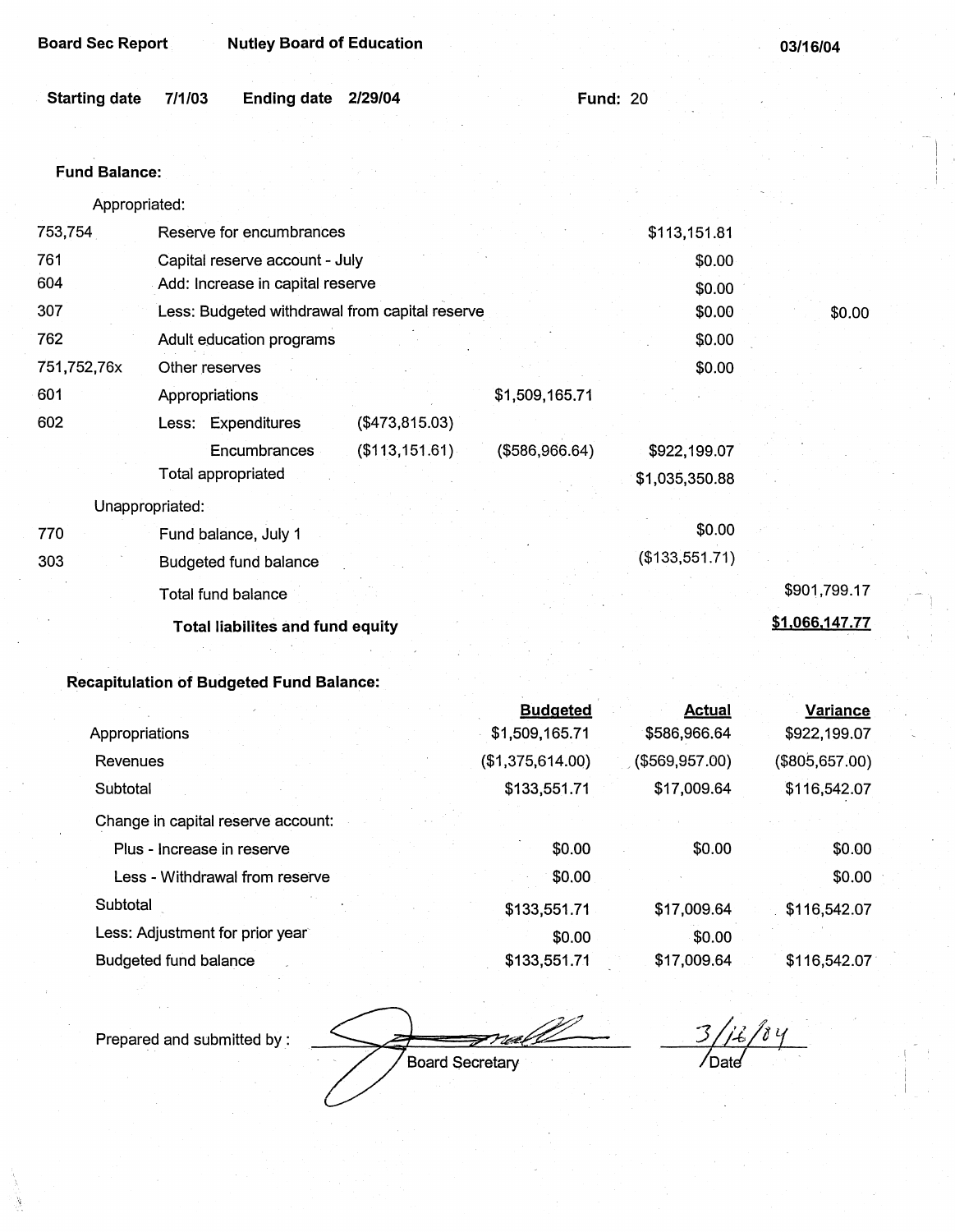## **Board Sec Report Mutley Board of Education**

| 03/16/04 |  |  |  |  |
|----------|--|--|--|--|
|----------|--|--|--|--|

| <b>Starting date</b><br>7/1/03<br><b>Ending date</b><br>2/29/04 | <b>Fund: 30</b>  |                |
|-----------------------------------------------------------------|------------------|----------------|
| <b>Assets and Resources</b>                                     |                  |                |
| Assets:                                                         |                  |                |
| 101<br>Cash in bank                                             |                  | \$1,402,096.32 |
| $102 - 106$<br>Cash Equivalents                                 |                  | \$0.00         |
| 111<br>Investments                                              |                  | \$0.00         |
| 116<br>Capital Reserve Account                                  |                  | \$0.00         |
| 121<br>Tax levy Receivable                                      |                  | \$0.00         |
| Accounts Receivable:                                            |                  |                |
| 132<br>Interfund                                                | \$0.00           |                |
| Intergovernmental - State<br>141                                | \$1,949,069.00   |                |
| Intergovernmental - Federal<br>142                              | \$0.00           |                |
| 143<br>Intergovernmental - Other                                | \$0.00           |                |
| 153, 154<br>Other (net of estimated uncollectable of \$         | \$0.00           | \$1,949,069.00 |
| Loans Receivable:                                               |                  |                |
| 131<br>Interfund                                                | \$0.00           |                |
| Other (Net of estimated uncollectable of \$<br>151, 152         | \$0.00           | \$0.00         |
| <b>Other Current Assets</b>                                     |                  | \$0.00         |
| <b>Resources:</b>                                               |                  |                |
|                                                                 |                  |                |
| 301<br><b>Estimated revenues</b>                                | \$4,872,673.00   |                |
| 302 <sub>1</sub><br>Less revenues                               | (\$4,880,295.80) | (\$7,622.80)   |
| <b>Total assets and resources</b>                               |                  | \$3,343,542.52 |
| <b>Liabilities and fund equity</b>                              |                  |                |
| <b>Liabilities:</b>                                             |                  |                |
|                                                                 |                  |                |
| 411<br>Intergovernmental accounts payable - state               |                  | \$0.00         |
| 421<br>Accounts payable                                         |                  | (\$1,000.00)   |
| 431<br>Contracts payable                                        |                  | \$0.00         |
| 451<br>Loans payable                                            |                  | \$0.00         |
| 481<br>Deferred revenues                                        |                  | \$0.00         |
| Other current liabilites                                        |                  | \$0.00         |
| <b>Total liabilities</b>                                        |                  | (\$1,000.00)   |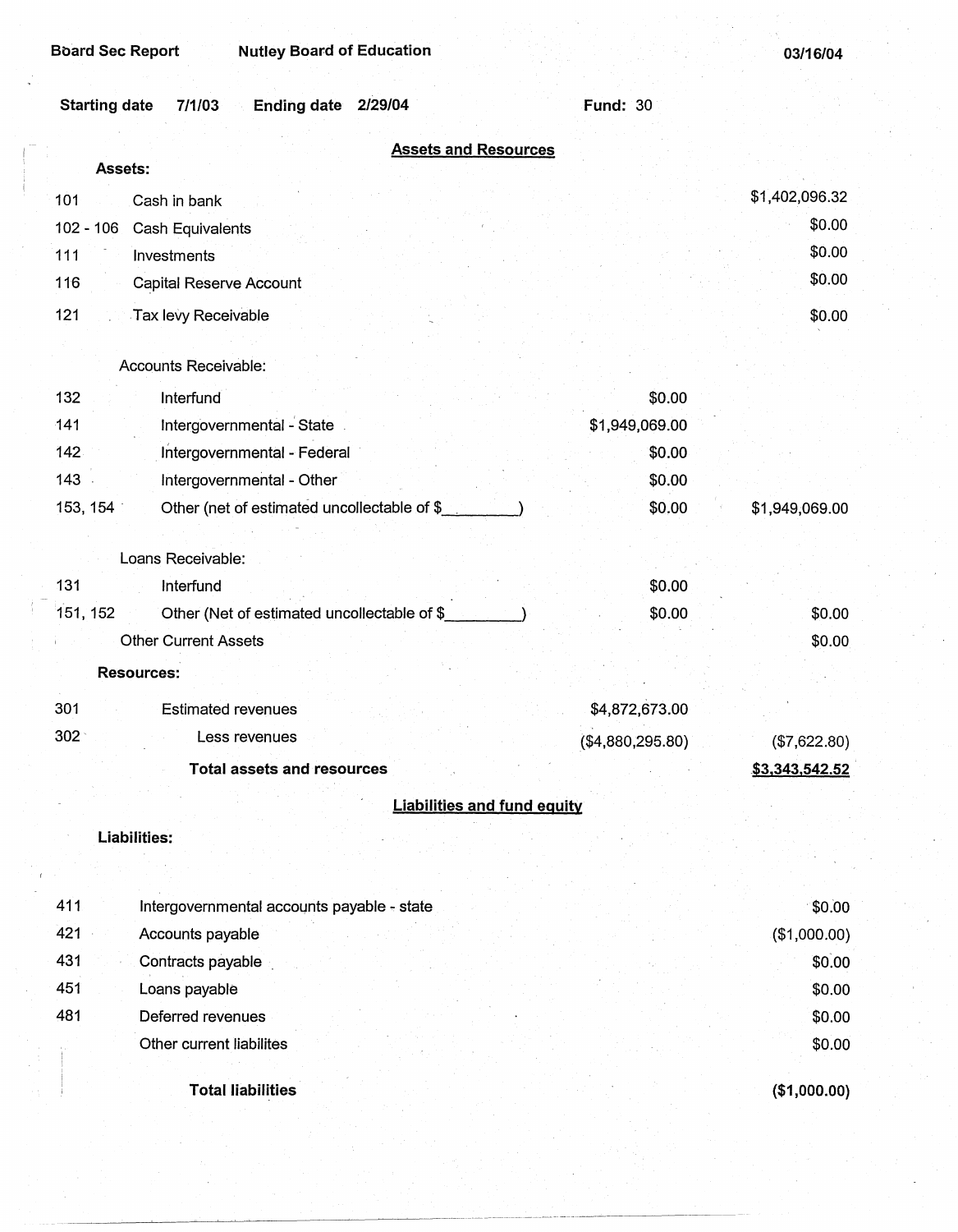| <b>Board Sec Report</b> | <b>Nutley Board of Education</b>                |                  |                | 03/16/04       |
|-------------------------|-------------------------------------------------|------------------|----------------|----------------|
| <b>Starting date</b>    | <b>Ending date</b><br>2/29/04<br>7/1/03         | <b>Fund: 30</b>  |                |                |
|                         |                                                 |                  |                |                |
| <b>Fund Balance:</b>    |                                                 |                  |                |                |
| Appropriated:           |                                                 |                  |                |                |
| 753,754                 | Reserve for encumbrances                        |                  | \$367,564.62   |                |
| 761                     | Capital reserve account - July                  |                  | \$0.00         |                |
| 604                     | Add: Increase in capital reserve                |                  | \$0.00         |                |
| 307                     | Less: Budgeted withdrawal from capital reserve  |                  | \$0.00         | \$0.00         |
| 762                     | Adult education programs                        |                  | \$0.00         |                |
| 751,752,76x             | Other reserves                                  |                  | (\$117,920.10) |                |
| 601                     | Appropriations                                  | \$4,754,752.90   |                |                |
| 602                     | (\$1,410,210.38)<br>Less: Expenditures          |                  |                |                |
|                         | (\$367,564.62)<br>Encumbrances                  | (\$1,777,775.00) | \$2,976,977.90 |                |
|                         | <b>Total appropriated</b>                       |                  | \$3,226,622.42 |                |
|                         | Unappropriated:                                 |                  |                |                |
| 770                     | Fund balance, July 1                            |                  | \$0.00         |                |
| 303                     | <b>Budgeted fund balance</b>                    |                  | \$117,920.10   |                |
|                         | <b>Total fund balance</b>                       |                  |                | \$3,344,542.52 |
|                         | <b>Total liabilites and fund equity</b>         |                  |                | \$3,343,542.52 |
|                         | <b>Recapitulation of Budgeted Fund Balance:</b> |                  |                |                |

#### **Recapitulation of Budgeted Fund Balance:**

|                                    | <b>Budgeted</b>  | <b>Actual</b>    | Variance       |
|------------------------------------|------------------|------------------|----------------|
| Appropriations                     | \$4,754,752.90   | \$1,777,775.00   | \$2,976,977.90 |
| <b>Revenues</b>                    | (\$4,872,673.00) | (\$4,880,295.80) | \$7,622.80     |
| Subtotal                           | (\$117,920.10)   | (\$3,102,520.80) | \$2,984,600.70 |
| Change in capital reserve account: |                  |                  |                |
| Plus - Increase in reserve         | \$0.00           | \$0.00           | \$0.00         |
| Less - Withdrawal from reserve     | \$0.00           |                  | \$0.00         |
| Subtotal                           | (\$117,920.10)   | (\$3,102,520.80) | \$2,984,600.70 |
| Less: Adjustment for prior year    | (\$0.00)         | (\$0.00)         |                |
| <b>Budgeted fund balance</b>       | (\$117,920.10)   | (\$3,102,520.80) | \$2,984,600.70 |

Board Secretary

 $\delta$  Y ∕ Daté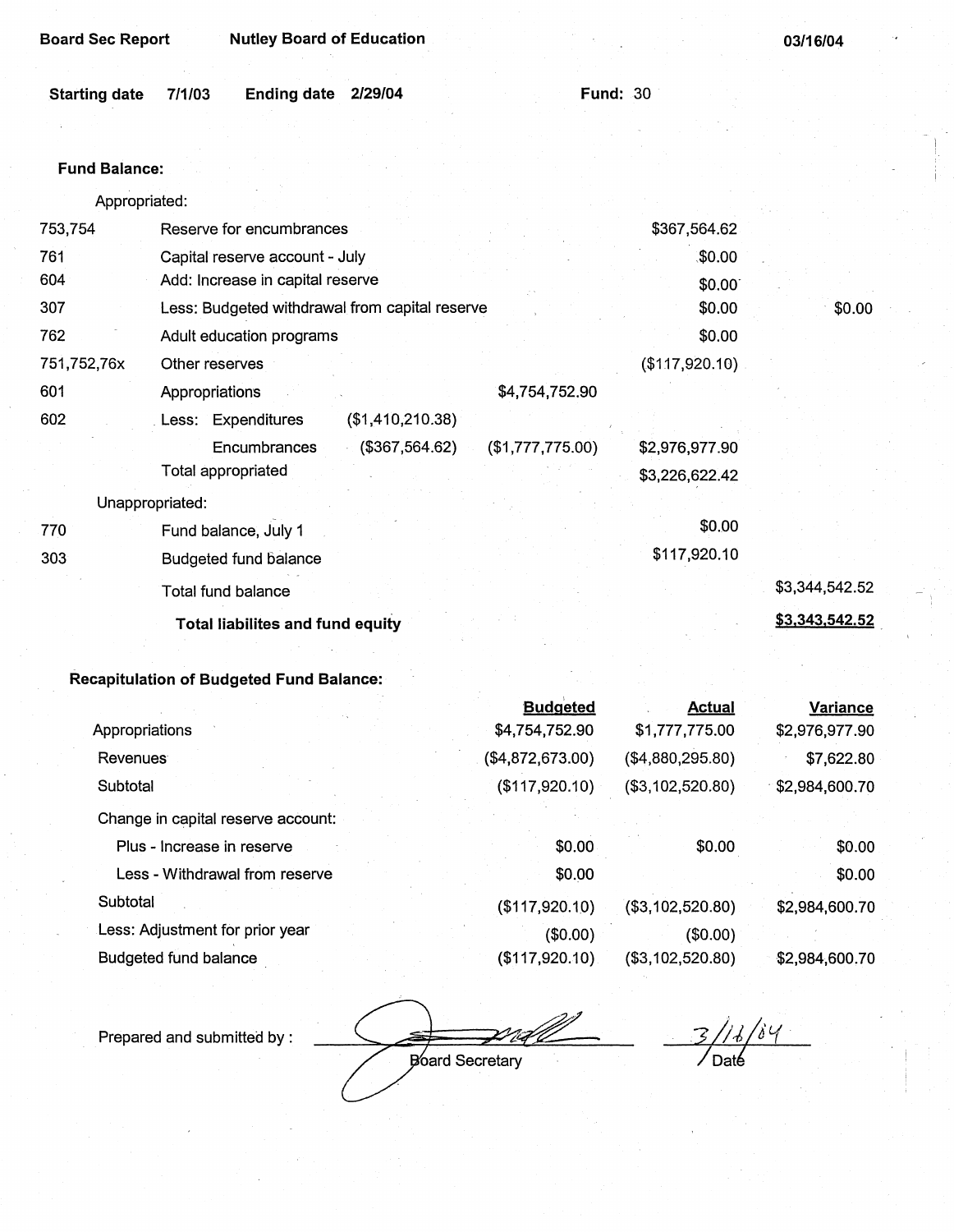| Board Sec Report | <b>Nutley Board of Education</b> |
|------------------|----------------------------------|
|                  |                                  |

| <b>Starting date</b> | 7/1/03<br>Ending date 2/29/04               |                                    | <b>Fund: 40</b> |                  |
|----------------------|---------------------------------------------|------------------------------------|-----------------|------------------|
| Assets:              |                                             | <b>Assets and Resources</b>        |                 |                  |
| 101                  | Cash in bank                                |                                    |                 | \$9,699.88       |
| $102 - 106$          | Cash Equivalents                            |                                    |                 | \$0.00           |
| 111                  | Investments                                 |                                    |                 | \$0.00           |
| 116                  | Capital Reserve Account                     |                                    |                 | \$0.00           |
| 121                  |                                             |                                    |                 | $$0.00 \&$       |
|                      | Tax levy Receivable                         |                                    |                 |                  |
|                      | Accounts Receivable:                        |                                    |                 |                  |
| 132                  | Interfund                                   |                                    | \$0.00          |                  |
| 141                  | Intergovernmental - State                   |                                    | \$0.00          |                  |
| 142                  | Intergovernmental - Federal                 |                                    | \$0.00          |                  |
| 143                  | Intergovernmental - Other                   |                                    | \$0.00          |                  |
| 153, 154             | Other (net of estimated uncollectable of \$ |                                    | \$0.00          | \$0.00           |
|                      |                                             |                                    |                 |                  |
|                      | Loans Receivable:                           |                                    |                 |                  |
| 131                  | Interfund                                   |                                    | \$0.00          |                  |
| 151, 152             | Other (Net of estimated uncollectable of \$ |                                    | \$0.00          | \$0.00           |
|                      | <b>Other Current Assets</b>                 |                                    |                 | \$0.00           |
|                      | <b>Resources:</b>                           |                                    |                 |                  |
| 301                  | <b>Estimated revenues</b>                   |                                    | \$141,818.00    |                  |
| 302                  | Less revenues                               |                                    | (\$137,217.00)  | \$4,601.00       |
|                      | <b>Total assets and resources</b>           |                                    |                 | \$14,300.88      |
|                      |                                             | <b>Liabilities and fund equity</b> |                 |                  |
|                      | <b>Liabilities:</b>                         |                                    |                 |                  |
|                      |                                             |                                    |                 |                  |
|                      |                                             |                                    |                 |                  |
| 411                  | Intergovernmental accounts payable - state  |                                    |                 | \$0.00           |
| 421                  | Accounts payable                            |                                    |                 | \$0.00           |
| 431<br>451           | Contracts payable                           |                                    |                 | \$0.00<br>\$0.00 |
| 481                  | Loans payable<br>Deferred revenues          |                                    |                 | \$0.00           |
|                      | Other current liabilites                    |                                    |                 | \$0.00           |
|                      |                                             |                                    |                 |                  |
|                      | <b>Total liabilities</b>                    |                                    |                 | \$0.00           |

 $~\frac{1}{2}$  .  $~\frac{1}{2}$  ,  $~\frac{1}{2}$  ,  $~\frac{1}{2}$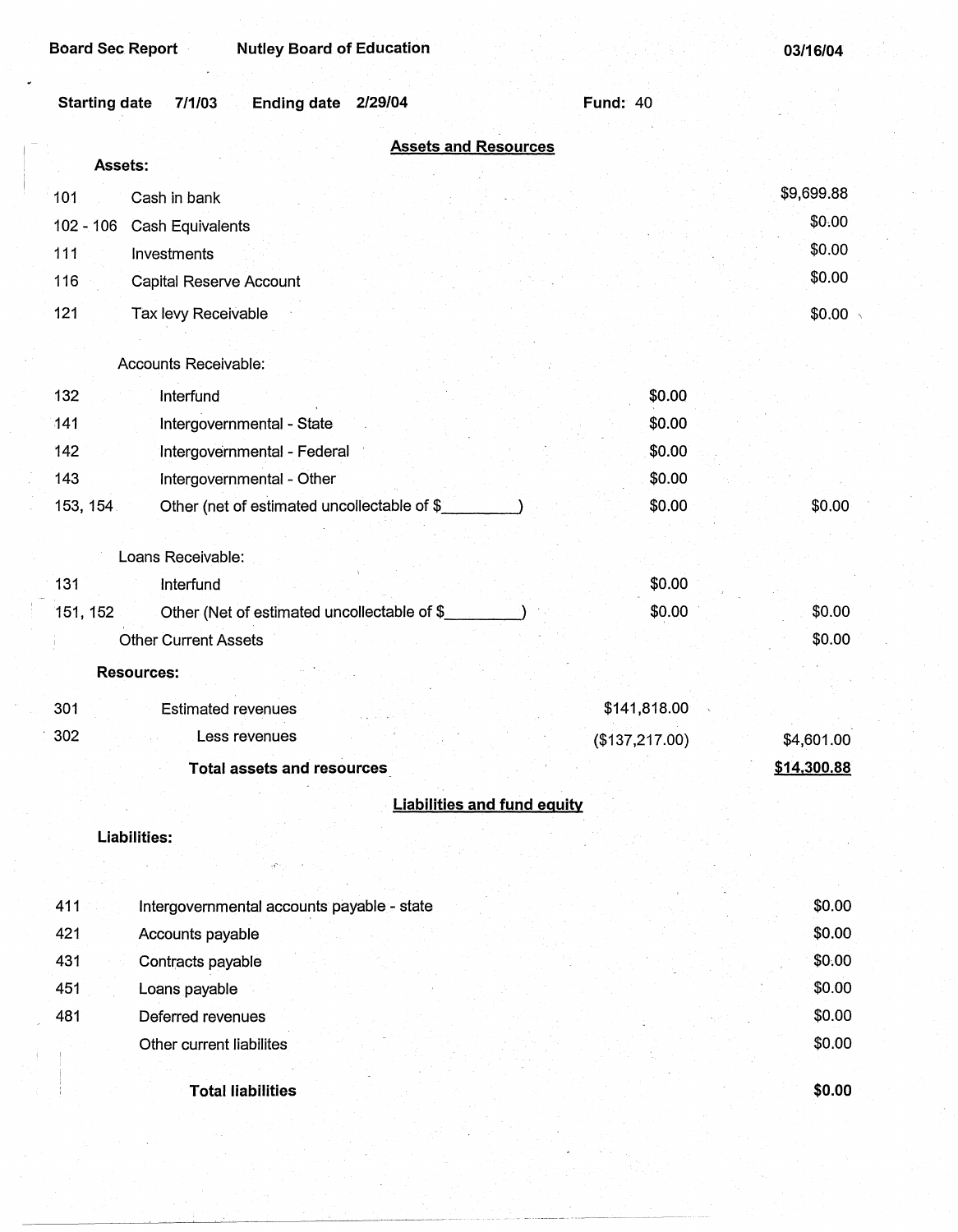| Board Sec Report | <b>Nutley Board of Education</b> |
|------------------|----------------------------------|
|                  |                                  |

. **03/16/04** 

| Starting date 7/1/03 | Ending date 2/29/04 |  | <b>Fund: 40</b> |
|----------------------|---------------------|--|-----------------|
|                      |                     |  |                 |

## **Fund Balance:**

Appropriated:

| 753,754         | Reserve for encumbrances                         | \$14,300.00 |        |
|-----------------|--------------------------------------------------|-------------|--------|
| 761             | Capital reserve account - July                   | \$0.00      |        |
| 604             | Add: Increase in capital reserve                 | \$0.00      |        |
| 307             | Less: Budgeted withdrawal from capital reserve   | \$0.00      | \$0.00 |
| 762             | Adult education programs                         | \$0.00      |        |
| 751,752,76x     | Other reserves                                   | \$0.00      |        |
| 601             | \$141,818.00<br>Appropriations                   |             |        |
| 602             | Less: Expenditures<br>(\$127,517.50)             |             |        |
|                 | Encumbrances<br>(\$14,300.00)<br>(\$141, 817.50) | \$0.50      |        |
|                 | Total appropriated                               | \$14,300.50 |        |
| Unappropriated: |                                                  |             |        |
| 770             | Fund balance, July 1                             | \$0.38      |        |
| 303             | <b>Budgeted fund balance</b>                     | \$0.00      |        |
|                 | Total fund balance                               | \$14,300.88 |        |
|                 | <b>Total liabilites and fund equity</b>          | \$14,300.88 |        |
|                 |                                                  |             |        |

# **Recapitulation of Budgeted Fund Balance:**

|                                    | <b>Budgeted</b>   | <b>Actual</b>  | <b>Variance</b> |
|------------------------------------|-------------------|----------------|-----------------|
| Appropriations                     | \$141,818.00      | \$141,817.50   | \$0.50          |
| Revenues                           | $($ \$141,818.00) | (\$137,217.00) | (\$4,601.00)    |
| Subtotal                           | \$0.00            | \$4,600.50     | (\$4,600.50)    |
| Change in capital reserve account: |                   |                |                 |
| Plus - Increase in reserve         | \$0.00            | \$0.00         | \$0.00          |
| Less - Withdrawal from reserve     | \$0.00            |                | \$0.00          |
| Subtotal                           | \$0.00            | \$4,600.50     | (\$4,600.50)    |
| Less: Adjustment for prior year    | \$0.00            | \$0.00         |                 |
| <b>Budgeted fund balance</b>       | \$0.00            | \$4,600.50     | (\$4,600.50)    |

Board Secretary

 $\mu$  /or  $\overline{\mathcal{Z}}$ / Date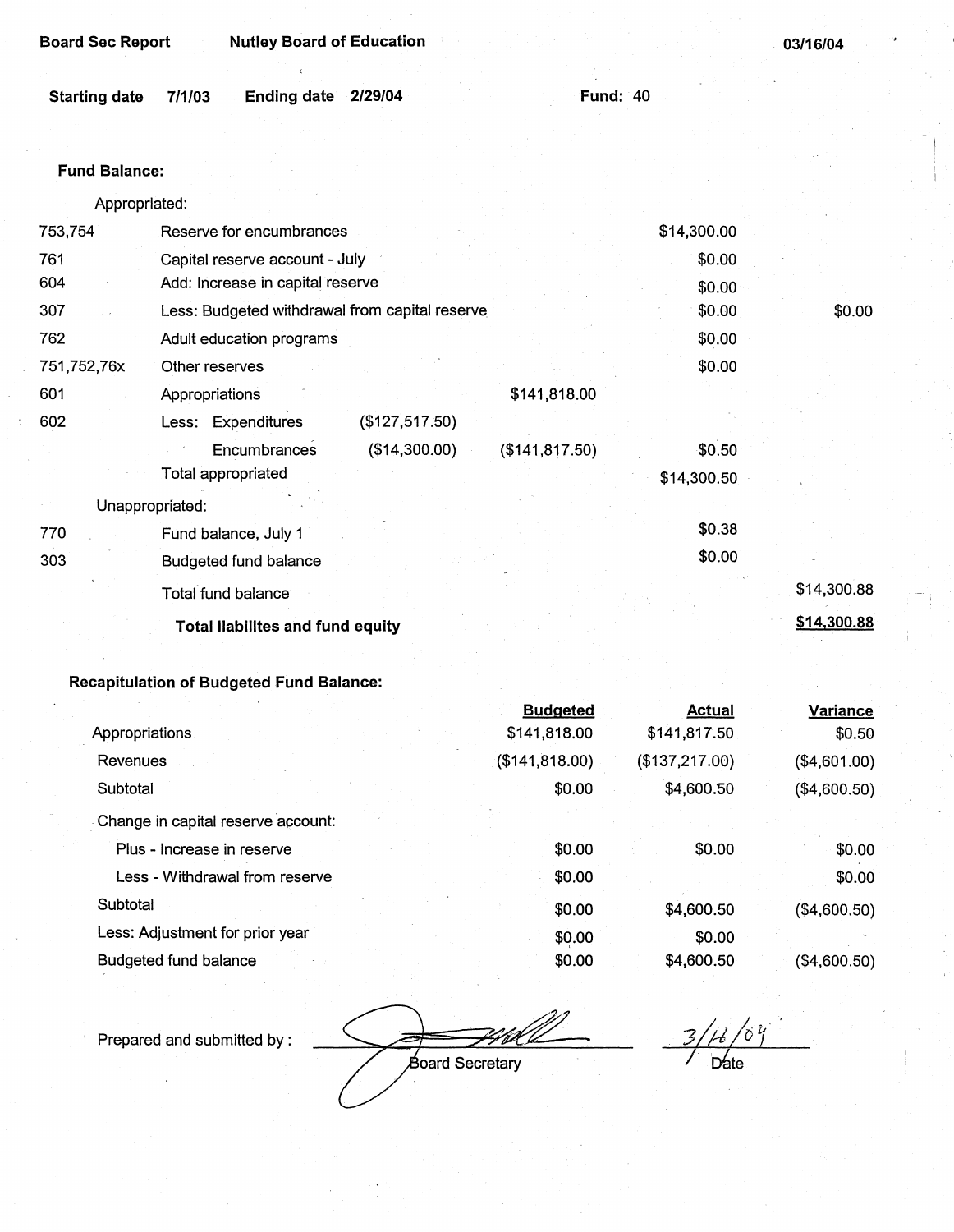**03/16/04** 

| <b>Starting date</b><br>7/1/03<br>Ending date 2/29/04   | <b>Fund: 50</b> |                                  |
|---------------------------------------------------------|-----------------|----------------------------------|
| <b>Assets and Resources</b><br>Assets:                  |                 |                                  |
| 101<br>Cash in bank                                     |                 |                                  |
| $102 - 106$<br><b>Cash Equivalents</b>                  |                 | \$5,869.44                       |
| 111<br>Investments                                      |                 | \$150.00                         |
| 116<br>Capital Reserve Account                          |                 | \$0.00<br>\$0.00                 |
| 121                                                     |                 |                                  |
| Tax levy Receivable                                     |                 | \$0.00                           |
| Accounts Receivable:                                    |                 |                                  |
| 132<br>Interfund                                        | \$0.00          |                                  |
| 141<br>Intergovernmental - State                        | \$0.00          |                                  |
| 142<br>Intergovernmental - Federal                      | \$0.00          |                                  |
| 143<br>Intergovernmental - Other                        | \$0.00          |                                  |
| 153, 154<br>Other (net of estimated uncollectable of \$ | \$0.00          | \$0.00                           |
| Loans Receivable:                                       |                 |                                  |
| 131<br>Interfund                                        | \$0.00          |                                  |
| 151, 152<br>Other (Net of estimated uncollectable of \$ | \$0.00          |                                  |
| <b>Other Current Assets</b>                             |                 | \$0.00<br>\$13,749.02            |
| <b>Resources:</b>                                       |                 |                                  |
| 301<br><b>Estimated revenues</b>                        |                 |                                  |
| 302<br>Less revenues                                    | \$0.00          |                                  |
| Total assets and resources                              | $(*487,313.15)$ | (\$487,313.15)<br>(\$467,544.69) |
|                                                         |                 |                                  |
| <b>Liabilities and fund equity</b><br>Liabilities:      |                 |                                  |
|                                                         |                 |                                  |
|                                                         |                 |                                  |
| 411<br>Intergovernmental accounts payable - state       |                 | \$0.00                           |
| 421<br>Accounts payable                                 |                 | \$0.00                           |
| 431<br>Contracts payable                                |                 | \$0.00                           |
| 451<br>Loans payable                                    |                 | \$0.00                           |
| 481<br>Deferred revenues                                |                 | \$4,648.54                       |
| Other current liabilites                                |                 | \$19,764.44                      |
| <b>Total liabilities</b>                                |                 | \$24,412.98                      |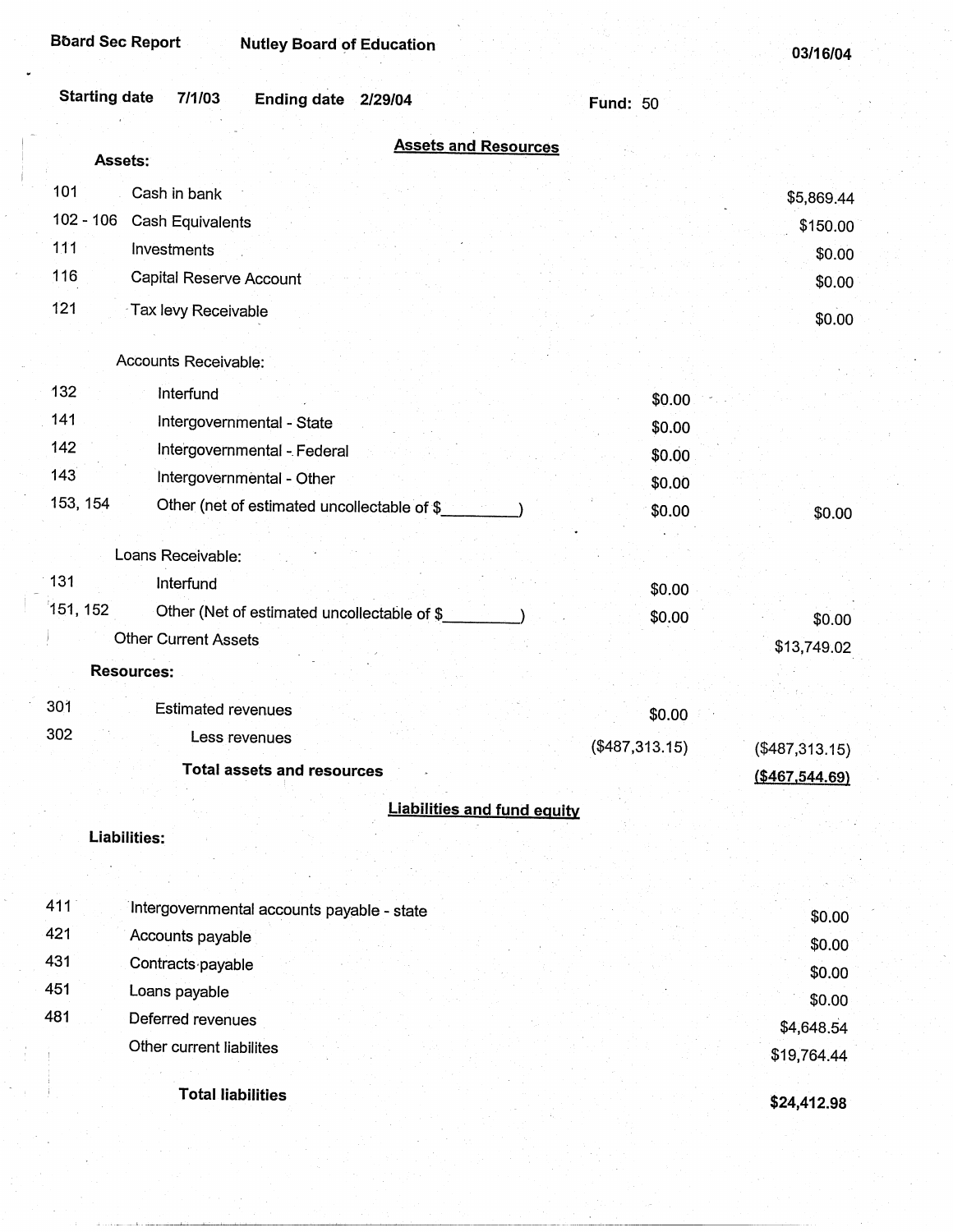Board Sec Report **Nutley Board of Education** 

|                      |                     | <b>Fund: 50</b> |
|----------------------|---------------------|-----------------|
| Starting date 7/1/03 | Ending date 2/29/04 |                 |

#### **Fund Balance:**

Appropriated:

| 753,754     | Reserve for encumbrances                       | \$192,796.49                        |                   |
|-------------|------------------------------------------------|-------------------------------------|-------------------|
| 761         | Capital reserve account - July                 | \$0.00                              |                   |
| 604         | Add: Increase in capital reserve               | \$0.00                              |                   |
| 307         | Less: Budgeted withdrawal from capital reserve | \$0.00                              | \$0.00            |
| 762         | Adult education programs                       | \$0.00                              |                   |
| 751,752,76x | Other reserves                                 | \$0.00                              |                   |
| 601         | Appropriations                                 | \$101.45                            |                   |
| 602         | (\$491,957.67)<br>Less: Expenditures           |                                     |                   |
|             | (\$192,796.49)<br>Encumbrances                 | (\$684,754.16)<br>$($ \$684,652.71) |                   |
|             | Total appropriated                             | (\$491,856.22)                      |                   |
|             | Unappropriated:                                |                                     |                   |
| 770         | Fund balance, July 1                           | \$0.00                              |                   |
| 303         | Budgeted fund balance                          | (\$101.45)                          |                   |
|             | Total fund balance                             |                                     | (\$491,957.67)    |
|             | <b>Total liabilites and fund equity</b>        |                                     | $($ \$467,544.69) |
|             |                                                |                                     |                   |

# **Recapitulation of Budgeted Fund Balance:**

|                                    | <b>Budgeted</b> | Actual         | Variance        |
|------------------------------------|-----------------|----------------|-----------------|
| Appropriations                     | \$101.45        | \$684,754.16   | (\$684, 652.71) |
| Revenues                           | \$0.00          | (\$487,313.15) | \$487,313.15    |
| Subtotal                           | \$101.45        | \$197,441.01   | (\$197,339.56)  |
| Change in capital reserve account: |                 |                |                 |
| Plus - Increase in reserve         | \$0.00          | \$0.00         | \$0.00          |
| Less - Withdrawal from reserve     | \$0.00          |                | \$0.00          |
| Subtotal                           | \$101.45        | \$197,441.01   | (\$197,339.56)  |
| Less: Adjustment for prior year    | \$0.00          | \$0.00         |                 |
| <b>Budgeted fund balance</b>       | \$101.45        | \$197,441.01   | (\$197,339.56)  |

Prepared and submitted by :

FHill

3/1-t/o'l(<br>Date

Board Secretary

**03/16/04**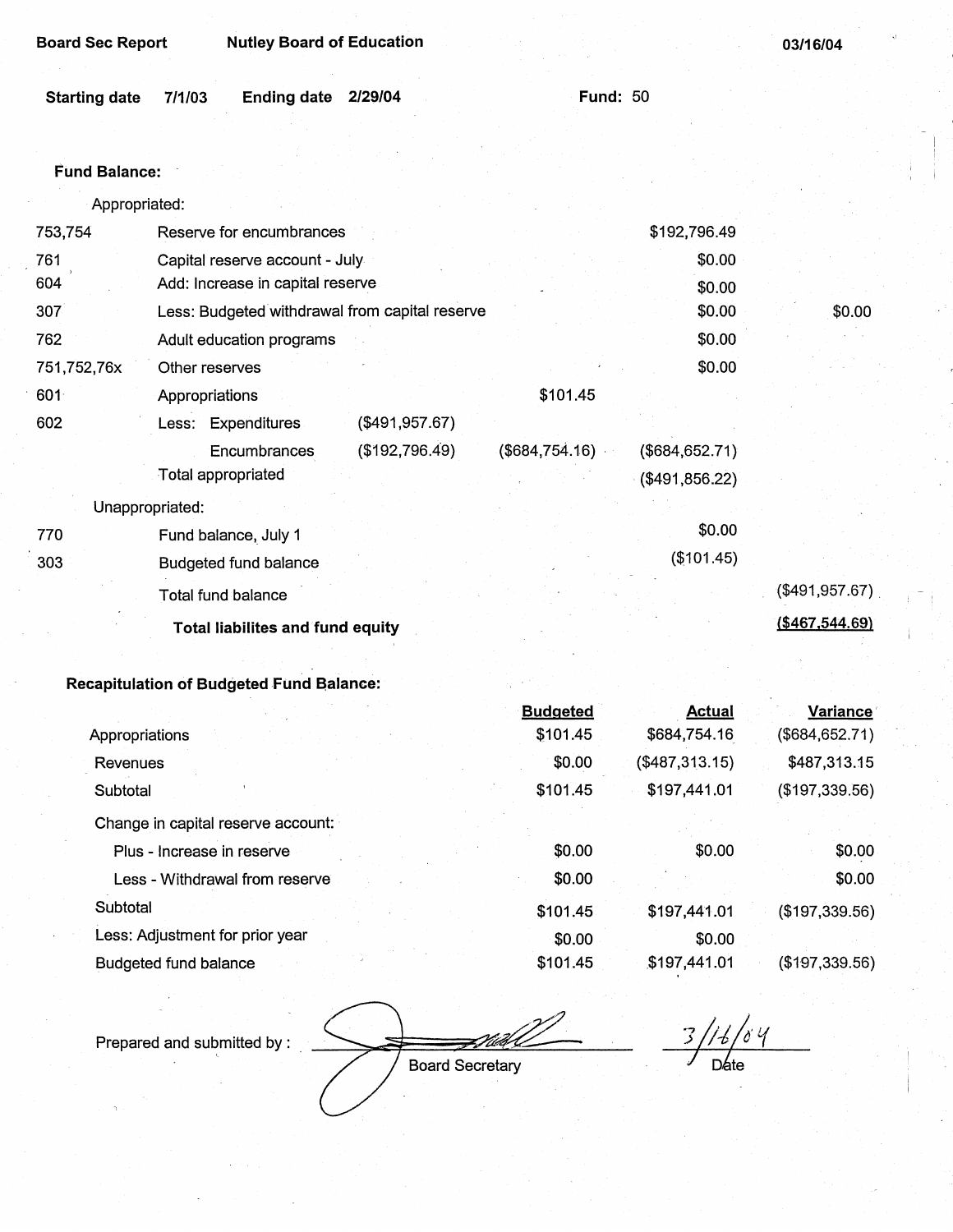**\$183,758.26** 

| <b>Starting date</b><br><b>Ending date</b><br>7/1/03<br>2/29/04 | <b>Fund: 55</b> |                |
|-----------------------------------------------------------------|-----------------|----------------|
| <b>Assets and Resources</b><br>Assets:                          |                 |                |
|                                                                 |                 | \$149,872.03   |
| 101<br>Cash in bank                                             |                 | \$300.00       |
| $102 - 106$<br>Cash Equivalents                                 |                 | \$0.00         |
| 111<br>Investments                                              |                 | \$0.00         |
| 116<br>Capital Reserve Account                                  |                 |                |
| 121<br>Tax levy Receivable                                      |                 | \$0.00         |
| Accounts Receivable:                                            |                 |                |
| $132 -$<br>Interfund                                            | \$0.00          |                |
| 141<br>Intergovernmental - State                                | \$0.00          |                |
| 142<br>Intergovernmental - Federal                              | \$0.00          |                |
| 143<br>Intergovernmental - Other                                | \$0.00          |                |
| 153, 154<br>Other (net of estimated uncollectable of \$         | \$1,792.36      | \$1,792.36     |
|                                                                 |                 |                |
| Loans Receivable:                                               |                 |                |
| 131<br>Interfund                                                | \$0.00          |                |
| Other (Net of estimated uncollectable of \$<br>151, 152         | \$0.00          | \$0.00         |
| <b>Other Current Assets</b>                                     |                 | \$0.00         |
| <b>Resources:</b>                                               |                 |                |
| 301<br><b>Estimated revenues</b>                                | \$0.00          |                |
| 302<br>Less revenues                                            | (\$305,373.67)  | (\$305,373.67) |
| <b>Total assets and resources</b>                               |                 | (\$153,409.28) |
| <b>Liabilities and fund equity</b>                              |                 |                |
| <b>Liabilities:</b>                                             |                 |                |
|                                                                 |                 |                |
| 411<br>Intergovernmental accounts payable - state               |                 | \$0.00         |
| 421<br>Accounts payable                                         |                 | \$0.00         |
| 431<br>Contracts payable                                        |                 | \$0.00         |
| 451<br>Loans payable                                            |                 | \$0.00         |
| 481<br>Deferred revenues                                        |                 | \$0.00         |
| Other current liabilites                                        |                 | \$183,758.26   |
|                                                                 |                 |                |

**Total liabilities** 

\_\_ , ---------"~---~~~-----~---~